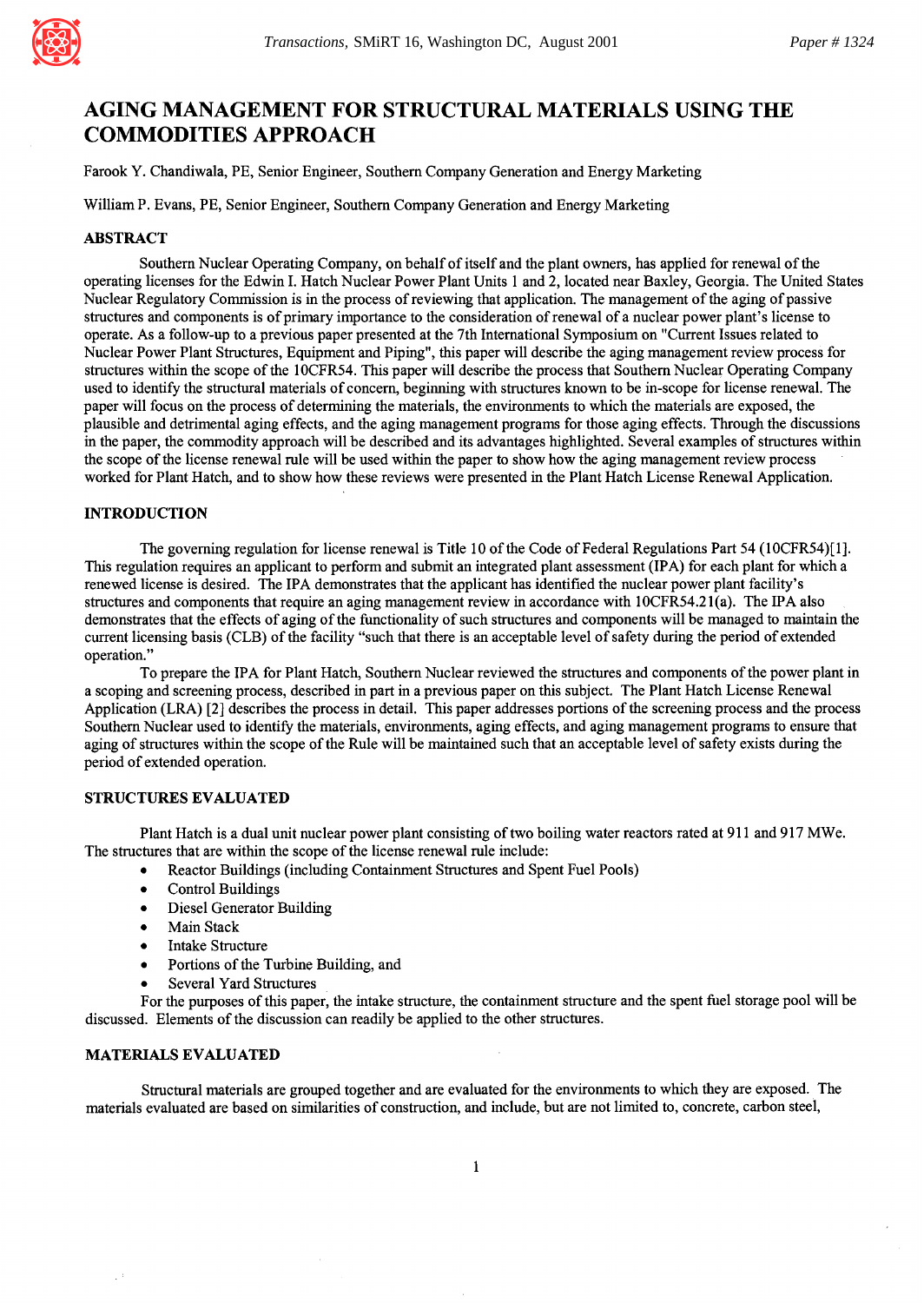stainless steel, aluminum, sealants and seal materials (made from polymers) and acrylic (used in tornado relief vents). These materials are used in one or more of the structures listed above. The sources for the materials determination included the Hatch FSAR, project drawings, vendor documents, Technical Specifications, and System Evaluation Documents.

### ENVIRONMENT DETERMINATION

The structures listed above are exposed to varying environmental parameters, such as humidity, elevated temperatures, radiation, etc. The response of the materials listed above varies according to their exposure to these different environments, either singly or in combination. When some of these environments are significantly deleterious and are sustained for sufficient periods of time, age-related material degradation can result.

Though the materials are located in different structures, the material environment leads to similarity in material degradation. This similarity of degradation helps to group the materials into "commodities", as will be shown below.

### COMMODITY GROUP FORMATION

Items that have similar materials of construction and are exposed to similar environments can be grouped into "commodities". All items in a given commodity group that are both passive and long-lived are addressed by a common evaluation documented in Aging Management Review (AMR) Reports. Passive components do not change position or state in the performance of their intended safety functions. Long-lived components are not subject to replacement based on a qualified life or specified time period.

Accordingly, for the structures considered in this paper, Southern Nuclear formed commodity groups and prepared corresponding AMR reports to address the plausible degradation mechanisms. The AMR reports include an evaluation of the management programs and methods for detrimental mechanisms. The commodity groups are concrete, structural steel, structural steel for primary containment, stainless steel (for spent fuel pool and refueling canal), aluminum, fire doors, component supports, sealants, and acrylic.

The AMR reports further evaluated these materials by their environments, e.g. carbon steel in air, carbon steel submerged, buried carbon steel, stainless steel in air and demineralized water, aluminum in air and demineralized water, etc.

The advantages of the "commodities" approach is that one can address, in one document, all aging effects for the same material subject to similar environment, regardless of structure or system. For example, the results of the evaluation for the Spent Fuel Pool stainless steel liner plate, subject to a fluid environment, can be used for a similar stainless steel liner plate located elsewhere in an environment of a fluid of similar chemistry. This way, repetitious evaluations can be minimized or totally eliminated, saving time and effort. Further, the use of one document assures consistent application of the conclusions throughout all areas of the application. An additional advantage to the "commodities" approach is that structural components are not usually uniquely identified in plant documentation, and a discrete list of all of the components would be cumbersome to include in an IPA.

### AGING MECHANISM/EFFECT DETERMINATION

An age-related degradation mechanism is considered significant, if, when allowed to continue without any additional prevention or mitigation measure, it cannot be shown that the component would maintain its safety function during the license renewal period. The set of age-related degradations shown in this paper was derived from two EPRI documents titled, "Class I Structures License Renewal Industry Report," and "BWR Containments License Renewal Industry Report" and from, "Aging Effects for Structures and Structural Components," prepared for the B&W Owners Group [3] [4] [5]. These industry documents indicate that the results were obtained from a review/evaluation of component service experience, relevant laboratory data, and related experience from other industries. Furthermore, Southern Nuclear used the operating experience at Plant Hatch in the AMR process to evaluate whether an aging effect required management in the renewal term.

Similar aging effects can result from different mechanisms. The technical evaluation of a particular age-related degradation mechanism and its effects on the continued safety performance of a particular in-scope structural component leads to one of two conclusions:

- 1) the effects of the mechanism are potentially significant to that component, and further evaluation is required relative to the capability of effective programs to manage the effects of the age-related degradation, or
- 2) the effects of the age-related degradation are not significant to the ability of that component to perform its intended safety function throughout the license renewal term.

For the latter case, Southern Nuclear provided specific criteria and corresponding justification in the AMR reports such that the reports could be used generically to resolve age-related degradation issues for other structural components.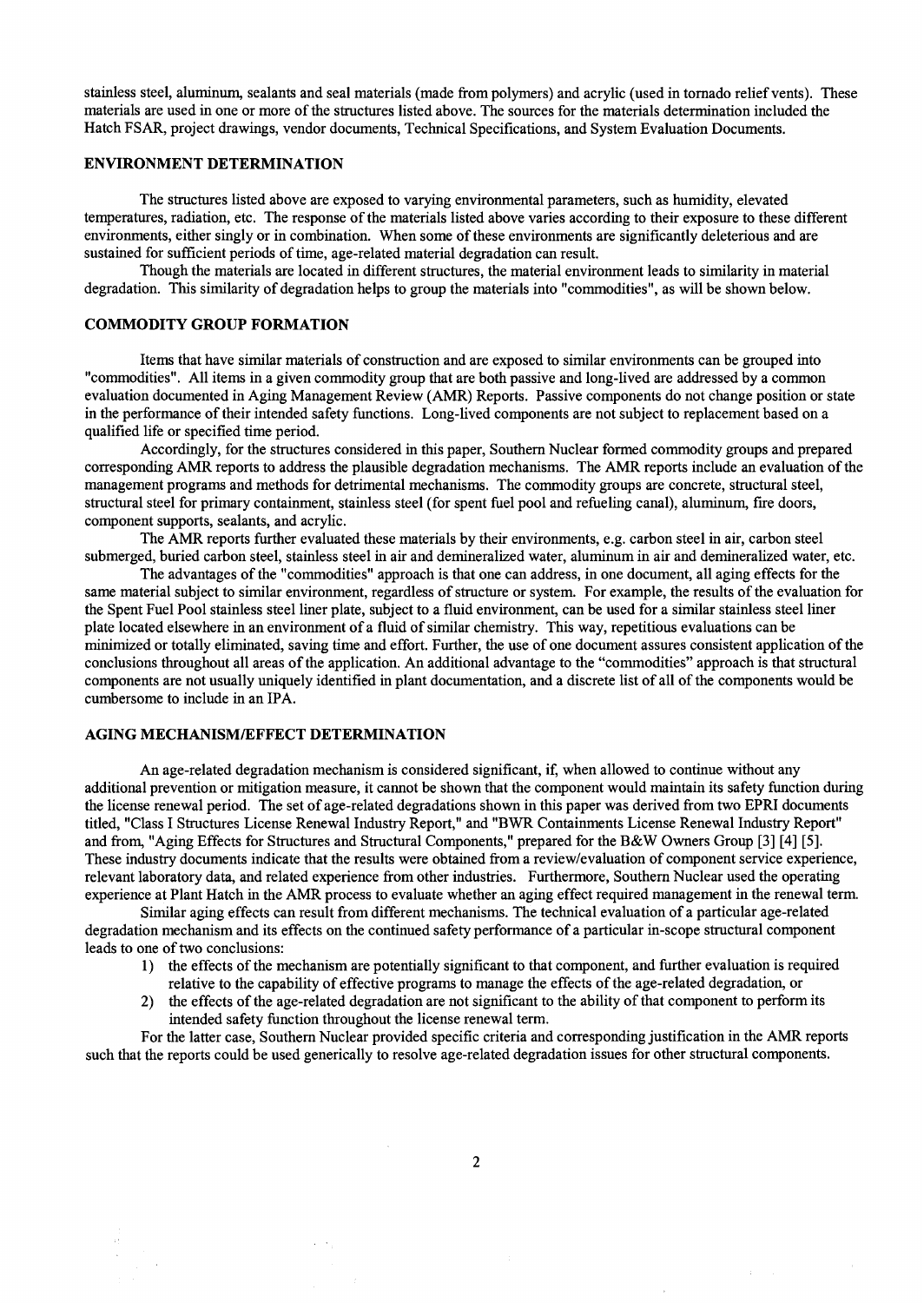### SPECIFIC AGING EFFECTS AND AGING MANAGEMENT BY COMMODITY

An aging effect may be defined as a change in a system, structure, or component's performance, or change in physical or chemical properties resulting in whole or part from one or more aging mechanisms. An aging mechanism is any aging process that may result in one or more aging effects. Aging effects are generally used in the license renewal process rather than the mechanisms because, in many cases, programs can be established to manage aging effects without a detailed consideration of the underlying mechanism.

Examples of aging effects include loss of material, cracking, loss of fracture toughness, loss of adhesion, and change in material properties. For each commodity, a systematic assessment evaluated a set of aging effects drawn from an extensive review of literature that represents the collective experience of the U.S. nuclear power industry. The complete assessment for each environment/material combination is contained in the AMR reports. Plant Hatch-specific operating experience was examined for each commodity group, in part, to identify whether other aging effects specific to Plant Hatch should also be addressed. The results of the Hatch-specific operating experience review were incorporated into the aging effects determination.

### AGING EFFECTS

The following definitions of aging effects are provided below for clarification:

**Change in Material Properties-** Any change in a material which is detrimental to that material's ability to meet its design requirements. Mechanisms that may result in a change in material properties include galvanic corrosion, thermal degradation, strain aging and irradiation.

**Cracking-** Service induced cracking of materials includes both flaw initiation and growth within concrete, concrete masonry, base metals and associated weld materials, and nonmetallics. Aging mechanisms that may result in crack initiation and growth include fatigue, intergranular attack, stress corrosion cracking, weathering, settlement, and thermal degradation.

**Loss of Adhesion-** This aging effect indicates a loss of the bond between a structural sealant and the surface to which it is mated. Weathering, ultraviolet radiation and the intrusion of moisture between the sealant and its mating surface cause a loss of adhesion.

**Loss of Fracture Toughness** - A change in the material properties of a metal such that design requirements are potentially compromised. Aging mechanisms that contribute to loss of fracture toughness include irradiation embrittlement and thermal embrittlement.

Loss of Material – A reduction in the material content of a component or structure and may occur evenly over the entire component surface or be confined to localized areas. Aging mechanisms which may result in loss of material include: corrosion of embedded steel in concrete, crevice corrosion, erosion corrosion, galvanic corrosion, general corrosion, selective leaching, microbiologically influenced corrosion, pitting, thermal degradation, and wear.

### AGING MANAGEMENT REVIEWS

Some abbreviated examples of AMRs for concrete, aluminum, steel, and stainless steel follow. Due to limitations of space, this paper will only evaluate one material, concrete, in detail.

#### **Aging Management Review for the "Concrete" Commodity**

This commodity group includes concrete components (i.e. walls, beams, slabs, columns, floors, roof, underground duct runs and pull boxes, foundations including those for equipment) and masonry block walls. There are no masonry block walls in the containment, the intake structure and the spent fuel pool. The concrete considered was the concrete in foundations and exterior concrete below grade, exterior concrete above grade, interior concrete slabs and walls, and unreinforced concrete (interior and above grade). The environments considered include elevated temperatures, radiation (as in the Containment), high humidity (as in the Intake Structure), buried (as in foundations), and submerged (as in the Intake Structure). The aging mechanisms evaluated for concrete were freeze-thaw, corrosion of reinforcing and embedded steel, erosion, abrasion and cavitation, creep, shrinkage, leaching of calcium hydroxide, aggressive chemicals, reactions with aggregates, fatigue, elevated temperature, irradiation, and settlement. For the masonry block walls, additional aging mechanisms evaluated include expansion and contraction and improper isolation at the joint between the masonry block walls and the supporting structural components (e.g. floor slabs or beams).

#### *Aging Effects Requiring Management*

The following are the aging effects that were determined in the concrete commodity that require aging management:

*• Loss of Material -* Cracking and Spalling due to corrosion of embedded steel at the concrete surface.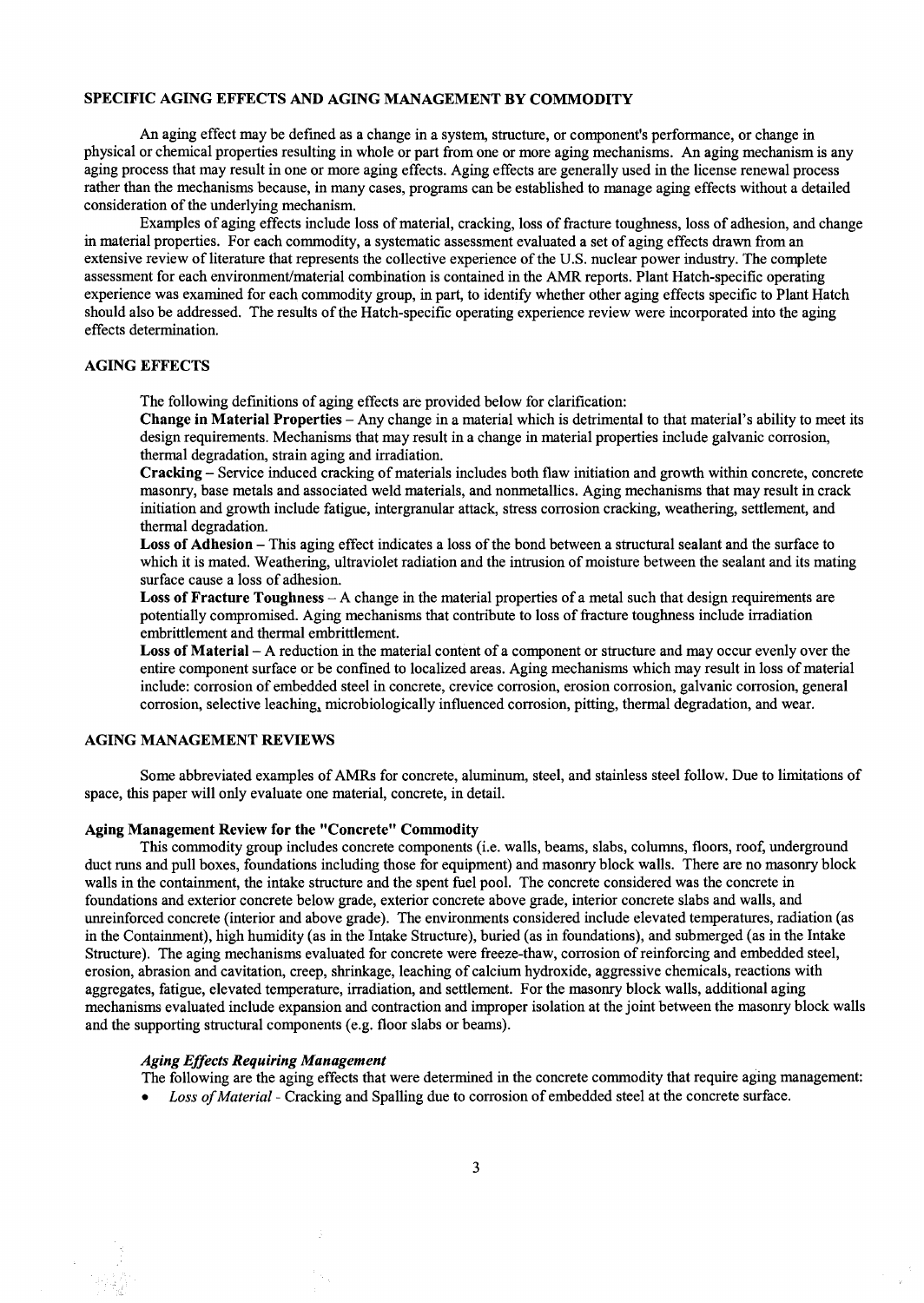### *Aging Management Programs*

Aging management programs determined to manage aging effects requiring management are as follows:

*Protective Coatings Program* 

*Structural Monitoring Program* 

*Demonstration of Aging Management* 

What follows is a demonstration that the aging effects requiring management identified will be adequately managed during the period of extended operation.

### *Management of Loss of Material, Cracking, and Spalling due to Corrosion of Embedded Steel.*

The *Structural Monitoring Program* (SMP) inspection process assesses the ongoing overall conditions of the listed structures, and identifies any ongoing degradation. The SMP will inspect the concrete commodities for loss of material, cracking, and spalling. The *Protective Coatings Program* provides for the prevention and mitigation for corrosion of embedded steel at the surface of the concrete.

### *Review of Operating Experience*

A review of the Hatch-specific condition reporting database indicated that no age-related deficiencies or failures of the in-scope components were found.

Similarly, for steel, stainless steel, and aluminum, the aging management review can be summarized as follows:

### **Aging Management Review for the "Steel" Commodity**

This commodity comprises of carbon steel and stainless steel commodities used in embed plates, anchors and bolts, component supports, fire doors, penetrations, torus shell, and drywell shell. The component supports include those for piping systems, cable trays and conduits, equipment and panels and racks. The environments considered include elevated temperatures, radiation (as in the Containment), and high humidity (as in the Intake Structure). The aging mechanisms evaluated were general and local corrosion (crevice, pitting, galvanic, stress corrosion cracking (SCC), and MIC), wear, fatigue, strain aging, differential settlement, elevated temperature, irradiation, and self-loosening of bolts.

# *Aging Effects Requiring Management*

The aging effects and mechanisms that were determined to require aging management were:

- Loss of material due to general corrosion, crevice corrosion, pitting, and microbiologically influenced corrosion (MIC), of carbon steel and of submerged stainless steel components, and
- Cracking due to fatigue of the torus.

### **Aging Management Review for the "Stainless Steel" Commodity**

This commodity comprises of stainless steel commodities used in the spent fuel pool and the refueling canal in the form of liners, spent fuel storage racks, leak chase system, anchors and bolts. Several aging mechanisms were studied, namely, crevice and pitting corrosion, microbiologically influenced corrosion (MIC), general surface corrosion, intergranular attack (IGA), SCC, elevated temperature and irradiation for the stainless steel in air and in a demineralized water environment.

### *Aging Effects Requiring Management*

The aging effects and mechanisms that were determined to require aging management were:

Loss of material due to crevice and pitting corrosion and MIC in the demineralized water environment.

### **Aging Management Review for the "Aluminum" Commodity**

The aluminum commodity comprises of the seismic restraint for the spent fuel storage racks, the new fuel storage racks, the tornado vent assemblies, and conduit, raceway and cable tray components. It also includes other miscellaneous items, such as blowout panels, control rod drive handling platform and countersunk head rivets in the fuel/control rod handling equipment. The mechanisms evaluated included general corrosion, local corrosion (galvanic attack, crevice corrosion, pitting, erosion-corrosion and flow-accelerated corrosion, MIC, and selective leaching), SCC, IGA, elevated temperature, and irradiation.

### *Aging Effects Requiring Management*

The aging mechanisms for aluminum that were determined to require aging management were:

• Loss of material due to galvanic attack, crevice corrosion, pitting, and MIC in the demineralized water environment.

#### AGING MANAGEMENT PROGRAMS

Once the aging effects that require management for the several commodities are determined, the applicant must make a demonstration "that the effects of aging on the functionality of such structures and components will be managed to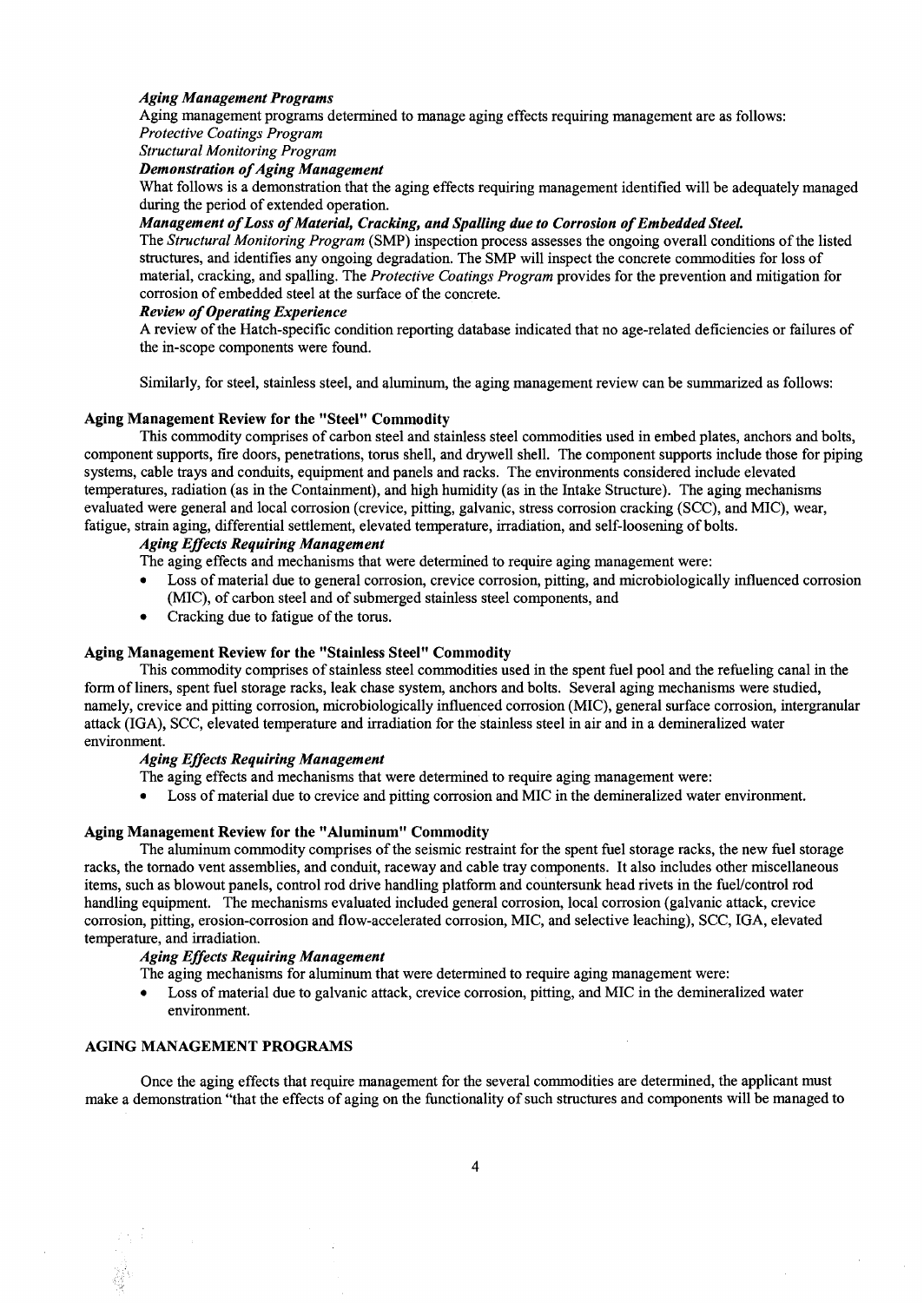maintain the CLB such that there is an acceptable level of safety during the period of extended operation." (10CFR54.4). The NRC Generic Aging Lessons Learned (GALL) report provides guidance on the nature of the demonstration. From the GALL report [6], an effective demonstration will have ten attributes to describe the program:

- 1. The program description will def'me the scope of the program detailing to which SSCs the program applies and for which aging effects the program is effective in management.
- 2. The program description will state the preventive actions within the program that mitigate or prevent the applicable aging effects.
- 3. The program description will state the parameters that the program monitors monitored or for which the program inspects (parameters monitored or inspected should be linked to the effects of aging on the particular structure and component intended functions).
- 4. The program description will contain a discussion of whether the program detects aging effects and the method whereby the program detects the aging effects (detection of aging effects should occur before there is a loss of any structure and component intended function).
- 5. The program description will state the kinds of monitoring and trending the program uses. This monitoring and trending should provide for prediction of the extent of the effects of aging and timely corrective or mitigative actions. The monitoring, inspection, testing frequency, and sample size should be appropriate for timely detection of aging effects.
- 6. The program description will state the acceptance criteria for monitoring, trending, and inspection elements of the program. These acceptance criteria, against which the need for corrective action will be evaluated, should ensure that the particular structure and component intended functions are maintained under all CLB design conditions during the period of extended operation.
- 7. The program description will state the kinds of corrective actions that are allotted for the program. The corrective actions, including root cause determination and prevention of recurrence, should be timely.
- 8. The program description will discuss the confirmation process, which should ensure that preventive actions are adequate and that appropriate corrective actions have been completed and are effective.
- 9. The program description will describe the administrative controls contain within the program. The administrative controls should provide a formal review and approval process.
- 10. The program description will describe the operating experience involving the aging management program, including past corrective actions resulting in program enhancements or additional programs. This operating experience should provide objective evidence to support a determination that the effects of aging will be adequately managed so that the structure and component intended functions will be maintained during the period of extended operation.

It is not required that individual aging management programs have all ten attributes, just those that are necessary to manage the aging effect for which the program is credited. It is also permissible to achieve aging management by combining two or more programs.

For Plant Hatch, the IPA (Appendix C of the LRA) demonstrates how the aging effects will be managed. Appendix B of the Plant Hatch LRA contains a more detailed description of the attributes of the aging management programs, although the GALL report was not applicable at the time the Hatch LRA was issued. For Plant Hatch, most often two or more programs were combined to manage an aging effect. This was due in part because the commodity groups contained components from many systems and also because the LRA treats the Corrective Actions Program as a separate and distinct program used to ensure that attributes seven, eight, nine, and ten are met in the demonstration.

It is important to note that the example aging management programs in the GALL report generally stand by themselves. However, in the main body of the GALL report, there are many effects for which the NRC has stated that the example generic programs, and existing industry programs, are not sufficient to demonstrate the effects will be managed. The GALL report details the attributes that require plant specific treatment, either through confirmatory inspections or other program elements.

To manage the effects of aging in the example structures of this paper, Plant Hatch has developed the following list of programs:

Structural Monitoring Program, Primary Containment Leakage Rate Testing Program, Plant Coatings Program, Toms Submerged Components Inspection Program, Water Chemistry Program, Suppression Pool Chemistry

Control, Inservice Inspection Program, and Corrective Actions Program.

노력도

These programs apply to different components depending on the material and the environment, and are listed in the individual AMRs covering these components.

These programs either represent existing activities (e.g., the Inservice Inspection Program) or enhancements to existing activities (e.g., the structural monitoring program) with one exception. The exception is the Torus Submerged Components Inspection. This new program was created to provide a one-time inspection of submerged steel that would not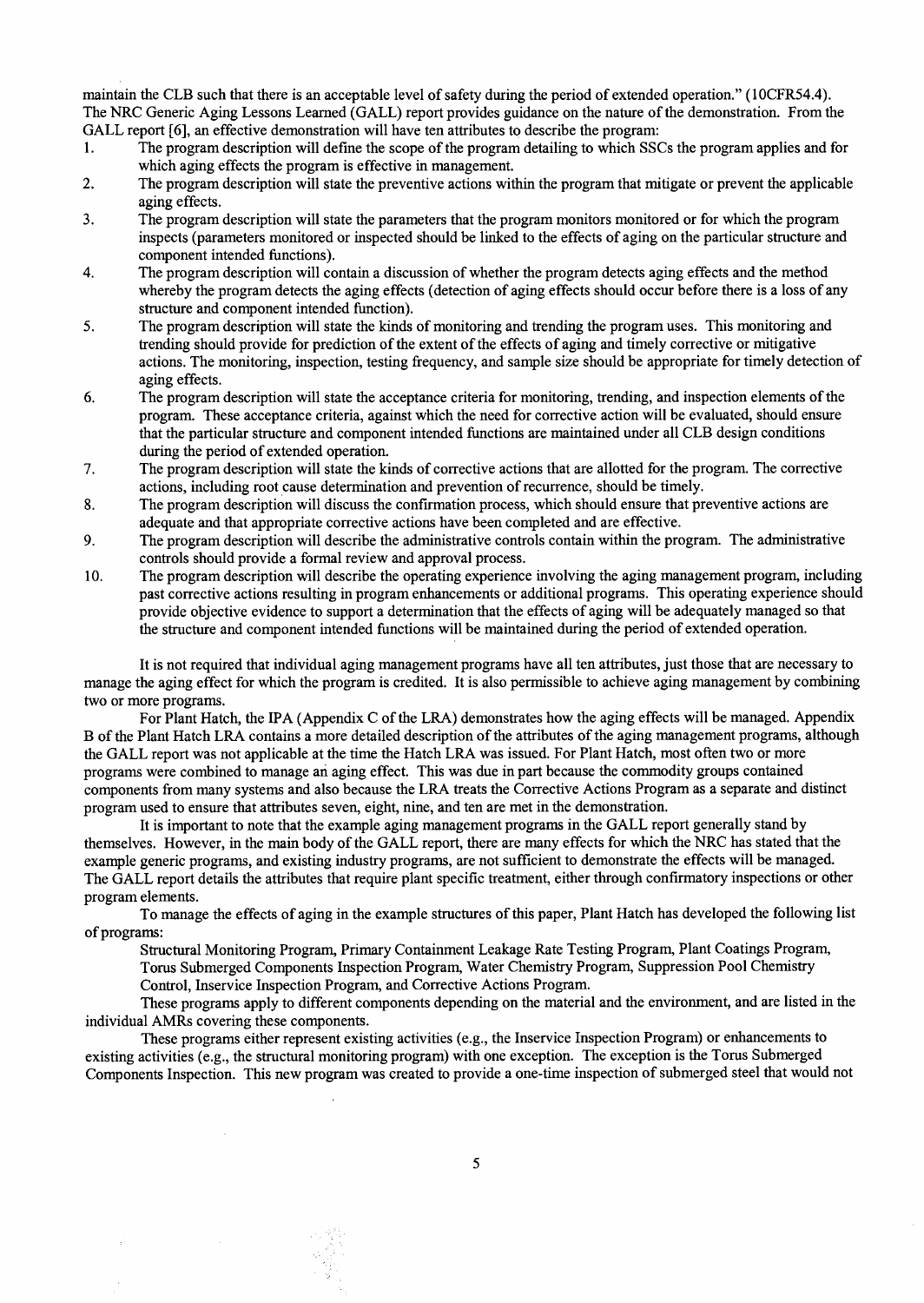have been inspected in the Plant Coatings Program or the Structural Monitoring Program. Of special interest in the new inspection are the splash zones of the torus structures as these areas may be subject to wet-dry cycling. As an example, the details of the Structural Monitoring Program are provided below.

### INTEGRATED PLANT ASSESSMENT DEMONSTRATION

The Structural Monitoring Program (SMP) covers the most structures within the scope of this paper. The Structural Monitoring Program is identified in LRA Table 3.3.1-3 [2] to manage the effect of loss of material from the concrete and carbon steel in the reinforced concrete portion of the primary containment structure. The SMP has also been credited for managing loss of material in the concrete, carbon steel, and galvanized steel structural commodities of the Intake Structure (LRA Table 3.3.1-10). The IPA requires a demonstration that aging effects will be managed. The following information has been summarized and paraphrased from the update to the Plant Hatch LRA.

#### **Structural Monitoring Program**

The Plant Hatch SMP provides a stepped, condition monitoring and appraisal process for structures and components within the scope of the Maintenance Rule (10 CFR 50.65) [7] and the License Renewal Rule (10 CFR 54). The program is patterned after the Westinghouse Owners Group Life Cycle Management/License Renewal Program [8].

# **Program Scope** *(Scope of the program includes the specific structure, component, or commodity for the identified aging effect.)*

For purposes of this paper, the Structural Monitoring Program monitors structures, components and commodities in the Intake Structure and the Reactor Buildings (including the containment structure).

### **Preventive or Mitigative Actions** *(Preventive actions to mitigate or prevent aging degradation.)*

The SMP is a condition-monitoring program that utilizes visual inspections to identify aging effects prior to any loss of intended function. As such, there are no preventive or mitigative attributes associated with this program.

### **Parameters Inspected or Monitored** *(Parameters inspected or monitored are linked to the degradation of the particular intended function.)*

Concrete structures are inspected for cracking and spalling. Steel structures and components are inspected for corrosion.

#### **Detection of Aging Effects** *(The method of detection of the aging effects is described and performed in a timely manner).*

The SMP inspection process assesses the ongoing, overall conditions of the buildings and structures, and identifies any ongoing degradation. Structure condition is assessed through a visual inspection. Inspections include those items normally accessible, as well as those below ground or embedded when they are exposed during the normal course of operations and maintenance.

Structures are monitored for changes in previously identified findings and for newly developed conditions. Trending of such findings is performed to predict degrading conditions and to determine the potential long-term impact of the finding. Qualified personnel, using detailed checklists, inspection tools and preparations perform the inspections. All inspection results are documented in checklists and noted degradation may be documented utilizing digital photography.

The inspection frequency for plant structures varies according to site conditions and susceptibility to aging degradation. As a result of the baseline inspections a five-cycle inspection frequency was established for the structures monitored. This frequency will continue unless the conditions, environment, or noted degradation warrant a change. At this time, the plant has elected to inspect the intake structure every operating cycle due to humid environmental conditions. However, based on the results of future intake structure inspections, the plant may elect to go back to a five-cycle frequency. For areas of the subject buildings and structures that are inaccessible due to physical obstruction and for below grade, embedded, or buried components, inspections are performed whenever these areas are excavated, exposed, or modified.

### **Monitoring and Trending** *(Monitoring and trending provide for timely corrective actions.)*

Initial inspections (baseline) were conducted to facilitate condition trending. Structures are monitored for changes in previously identified findings and for newly developed conditions. Trending of such findings is performed to predict degrading conditions and to determine the potential long-term impact of the finding.

The reactor building (including spent fuel areas), control building, turbine building, offgas stack, diesel building, condensate storage building, plant service water valve pits, diesel fuel storage tanks, and nitrogen storage tanks will be inspected on a 5 cycle interval. Certain areas within the reactor building will be inspected every other cycle. These include the drywell, torus (inside), and overhead cranes.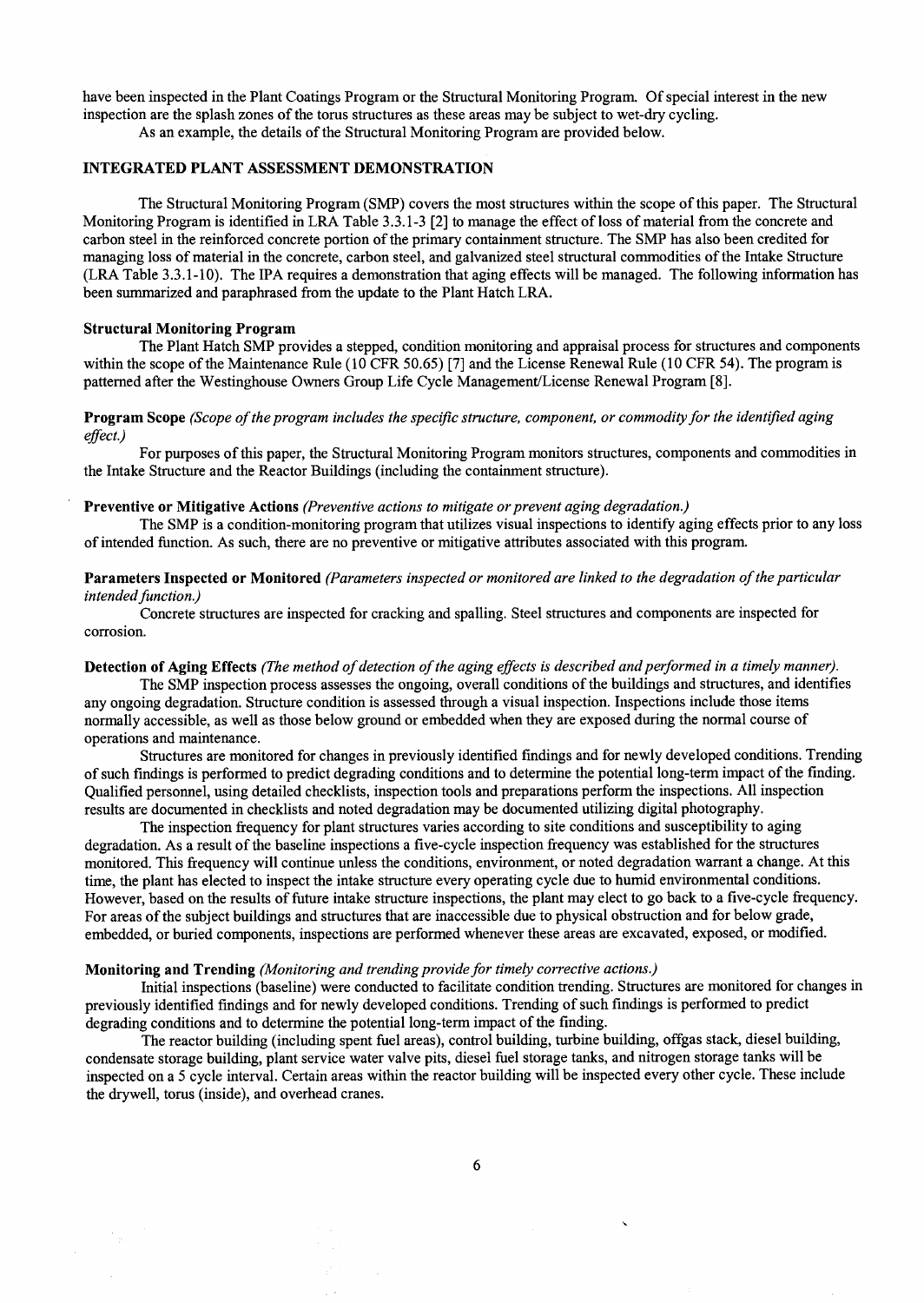#### **Acceptance Criteria** *(Acceptance criteria are included.)*

Acceptance criteria for the inspection and criteria for categorizing the overall structure and component conditions (i.e., acceptable, acceptable with deficiency, or unacceptable) are provided in the procedure. The acceptance criteria are consistent with the recommended criteria in ACI-349.3R-1996 [9], but also include additional criteria for roof ponding, water leakage, coatings, penetration seals, etc. The results of the inspections are evaluated in accordance with the guidance given in NEI-96-03 and NRC Regulatory Guide 1.160 [10] [11]. The results of SMP inspections are forwarded to the Maintenance Rule Coordinator who determines if any condition reports should be initiated.

The NRC has required applicants to provide in their demonstration a detailed description of the acceptance criteria. The following is an example:

Concrete Components

- a. Spalls less than 3/4" in depth and 8" in dimension
- b. Passive cracks less than  $0.040$ " in width, measured below any surface enhanced widening ("passive cracks" are those with no evidence of recent growth and absence of other degradation mechanisms at the crack). For cracks greater than or equal to 0.040" in width, the length of the crack will be measured / estimated and documented in the database.

#### **Operating Experience** *(Operating experience of the aging management program, including past corrective actions resulting in program enhancements or additional programs, is considered.)*

In 1996 and 1997, Plant Hatch performed an initial evaluation, as part of the Structural Monitoring Program, to establish a baseline condition of the subject buildings and structures. Southern Company visually inspected areas within the scope of the Maintenance Rule and made photographs to document notable degrees of degradation. The initial evaluations included the following structural elements: the roof, outer concrete walls and penetrations, interior concrete columns, beams, floors, walls, interior steel superstructure columns, girders and beams, foundations, anchor bolts, equipment slabs, and settlement around the building. The initial evaluation of the sealants included the outer pre-cast concrete wall panels and the CST transfer pump wall joints. Southern Company found all the inspected areas, "Acceptable - no further evaluation required." Southern Company conducted condition surveys in April 1997 and November 1997. The inspection reports concluded the same findings as previous reports. Southern Company also reviewed previous results of settlement surveys and associated calculations. All structures were found to be within acceptable settlement limits. The sealant and backing rod used to seal the joint between exterior pre-cast panels on the Unit 1 and Unit 2 reactor buildings has also been replaced to repair degraded caulking.

As can be seen, different plants may not have as many structures included in their Structural Monitoring Program, and the acceptance criteria may be different. Applicants will need to fine-tune the program demonstration for their plant. The NRC, through their description of an acceptable structural monitoring program (GALL Report. Chapter XI, Section \$6), has placed restrictions on when such a monitoring program may be used in lieu of other programs. The reader is encouraged to review the GALL report for further details.

### **CONCLUSION**

Using the commodities approach for structural components in similar environments provides an effective means to evaluate the components for aging effects that require management. The commodities approach also enables a generic treatment of structural components that might not otherwise be easily identified in an IPA.

The evaluation results can be written in a fashion that can be readily reported in the IPA for a plant's license renewal application. The results demonstrate there is a reasonable assurance that the structural components will be maintained to the extent required to support the system intended functions consistent with a plant's CLB for the period of extended operation.

### **REFERENCES**

- 1. 10 CFR 54, "Requirements for Renewal of Operating Licenses for Nuclear Power Plants," 60FR22491, May 8, 1995.
- 2. Plant Hatch License Renewal Application, as updated.
- 3. EPRI TR-103842, Revision 1, July 1994, "Class 1 Structures License Renewal Industry Report."
- 4. EPRI TR-103840, Revision 1, July 1994, "BWR Containments License Renewal Industry Report."
- 5. BAW-2279, Aging Effects for Structures and Structural Components (B&W Structural Tools), December 1997.
- 6. "Generic Aging Lessons Learned Report (Draft)," USNRC: August 2000.
- 7. 10 CFR 50.65, "Requirements for Monitoring the Effectiveness of Maintenance at Nuclear Power Plants," 56FR31324, July 10, 1991.
- 8. Westinghouse Owners Group, "Life Cycle Management / License Renewal Program."